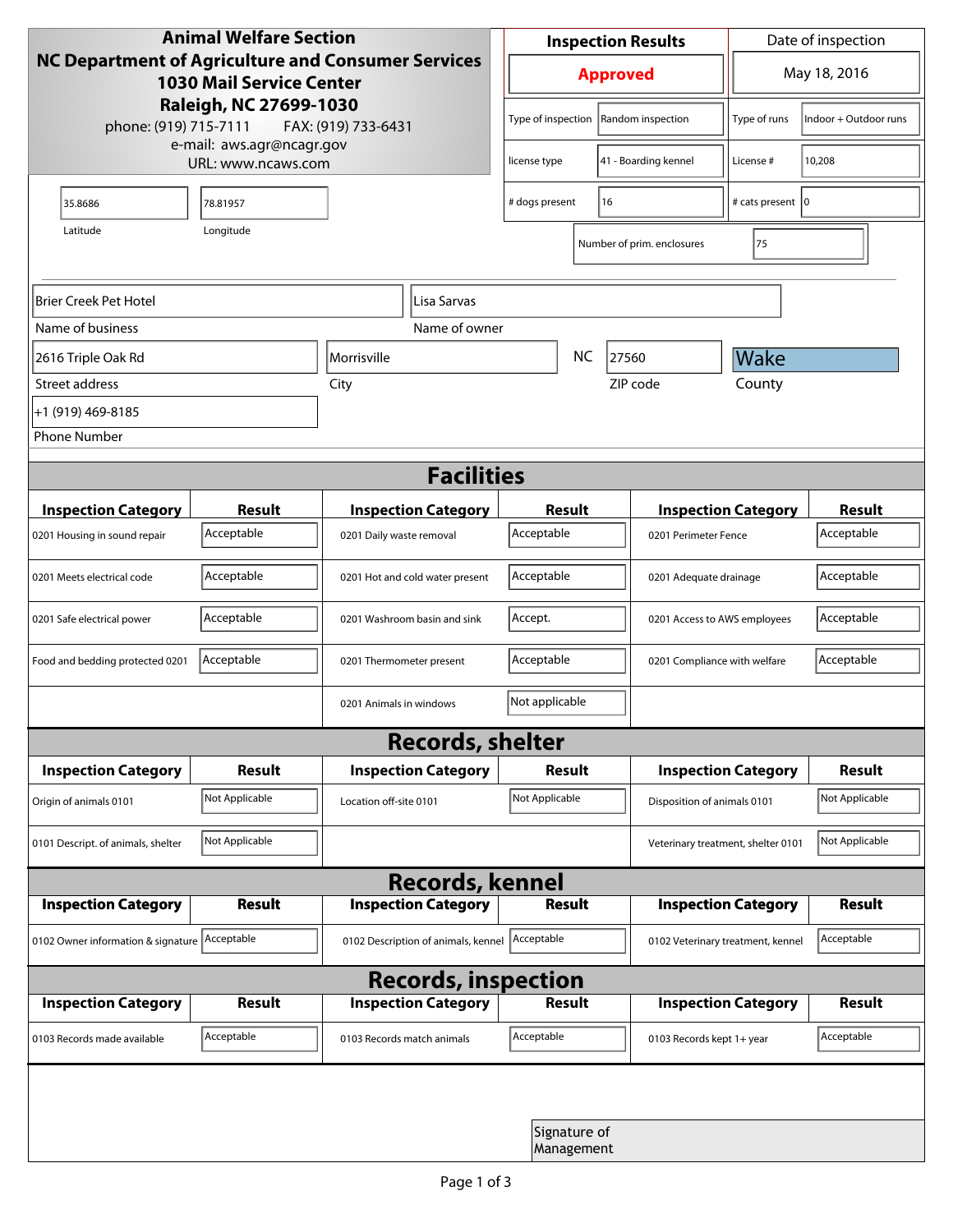| <b>Animal Welfare Section, NCDA&amp;CS</b>                  |                |                                    | <b>Inspection Results</b>  |                                     | Date of inspection |                |  |  |  |
|-------------------------------------------------------------|----------------|------------------------------------|----------------------------|-------------------------------------|--------------------|----------------|--|--|--|
| Inspection Report, continued                                |                |                                    | <b>Approved</b>            |                                     | May 18, 2016       |                |  |  |  |
|                                                             |                |                                    |                            |                                     |                    | <b>NC</b>      |  |  |  |
| <b>Brier Creek Pet Hotel</b>                                |                | Lisa Sarvas                        |                            |                                     |                    | Morrisville    |  |  |  |
| <b>Indoor facilities</b>                                    |                |                                    |                            |                                     |                    |                |  |  |  |
| <b>Inspection Category</b>                                  | Result         | <b>Inspection Category</b>         | Result                     | <b>Inspection Category</b>          |                    | <b>Result</b>  |  |  |  |
| 0202 Ambient temperature, indoor                            | Acceptable     | 0202 Ventilation, indoor           | Acceptable                 | Acceptable<br>0202 Lighting, indoor |                    |                |  |  |  |
| 0202 Imperv./Sanitary surf., indoor                         | Acceptable     | 0202 Drainage, indoor              | Acceptable                 |                                     |                    |                |  |  |  |
| <b>Outdoor facilities</b>                                   |                |                                    |                            |                                     |                    |                |  |  |  |
| <b>Inspection Category</b>                                  | <b>Result</b>  | <b>Inspection Category</b>         | Result                     | <b>Inspection Category</b>          |                    | <b>Result</b>  |  |  |  |
| 0203 Impervious surfaces, outdoor                           | Acceptable     | 0203 Housing, 1 per animal         | Acceptable                 | 0203 Protection from elements       |                    | Acceptable     |  |  |  |
| 0203 Owner advised, outdoor                                 | Acceptable     | 0203 Drainage, outdoor             | Acceptable                 |                                     |                    |                |  |  |  |
| <b>Primary enclosures</b>                                   |                |                                    |                            |                                     |                    |                |  |  |  |
| <b>Inspection Category</b>                                  | Result         | <b>Inspection Category</b>         | Result                     | <b>Inspection Category</b>          |                    | <b>Result</b>  |  |  |  |
| 0204 Drainage prev. cross contam.                           | Acceptable     | 0204 Fence height >= 5 feet        | Acceptable                 | 0204 1:10 ratio, person: human      |                    | Acceptable     |  |  |  |
| 0204 Surf. impervious to moisture                           | Acceptable     | 0204 Enclosure is escape proof     | Acceptable                 | 0204 Cats, $>=$ 4 sq. ft. / adult   |                    | Acceptable     |  |  |  |
| 0204 Prevent contact with wood                              | Acceptable     | 0204 Solid resting surface         | Acceptable                 | 0204 Cats, $<= 12$ / enclosure      |                    | Acceptable     |  |  |  |
| 0204 Enclosures in sound repair                             | Not Acceptable | 0204 Cats, raised resting surface  | Acceptable                 | 0204 Cats, 1 litter pan / 3 adults  |                    | Acceptable     |  |  |  |
| 0204 Size of enclosure                                      | Acceptable     | 0204 Dogs, supervision if > 4      | Acceptable                 |                                     |                    |                |  |  |  |
|                                                             |                | <b>Feeding</b>                     |                            |                                     |                    |                |  |  |  |
| <b>Inspection Category</b>                                  | <b>Result</b>  | <b>Inspection Category</b>         | <b>Result</b>              | <b>Inspection Category</b>          |                    | <b>Result</b>  |  |  |  |
| 0205 Feeding, 1x / day, adult                               | Acceptable     | 0205 Feeding, 1 bowl / adult       | Acceptable                 | 0205 Feeding, commercial food       |                    | Acceptable     |  |  |  |
| 0205 Feeding, bowl in good repair                           | Acceptable     | 0205 Feeding, quality food         | Acceptable                 | 0205 Feeding, bowl is protected     |                    | Acceptable     |  |  |  |
| 0205 Feeding, 2x / day, young                               | Acceptable     |                                    |                            |                                     |                    |                |  |  |  |
|                                                             |                | <b>Watering</b>                    |                            |                                     |                    |                |  |  |  |
| <b>Inspection Category</b>                                  | <b>Result</b>  | <b>Inspection Category</b>         | Result                     |                                     |                    |                |  |  |  |
| 0206 Watering, continuous access                            | Acceptable     | 0206 Watering, bowl in good repair | Acceptable                 |                                     |                    |                |  |  |  |
| <b>Sanitation/Employees/Classification &amp; Separation</b> |                |                                    |                            |                                     |                    |                |  |  |  |
| <b>Inspection Category</b>                                  | <b>Result</b>  | <b>Inspection Category</b>         | Result                     | <b>Inspection Category</b>          |                    | <b>Result</b>  |  |  |  |
| 0207 Waste removal 2x / day                                 | Acceptable     | 0207 Grounds overgrown             | Acceptable                 | 0207 Young given social interact.   |                    | Not Applicable |  |  |  |
| 0207 Animals removed while clean                            | Acceptable     | 0207 Pest Control                  | Acceptable                 | 0207 Species separated              |                    | Acceptable     |  |  |  |
|                                                             |                |                                    | Signature of<br>Management |                                     |                    |                |  |  |  |